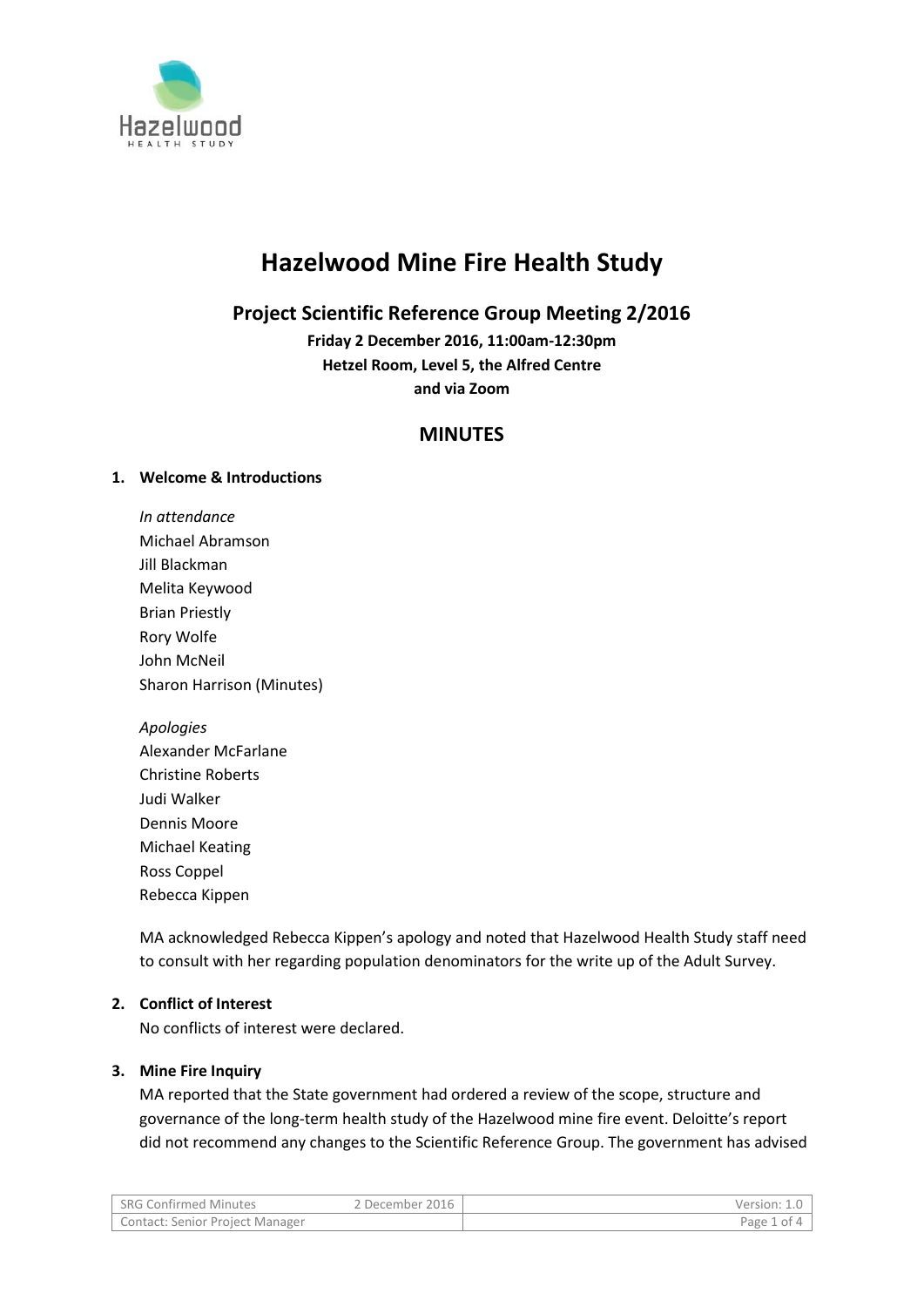that it will appoint a Ministerial Advisory Committee (MAC) to oversee the HHS, which the Department of Health and Human Services (DHHS) expects will be established by April 2017. While the composition of the MAC is yet to be determined, it was suggested that the Chairs of CRG and the CAC could also be members of the MAC. It is likely that the MAC would replace the Contract Committee meetings with DHHS.

MA reported that staff in the Department of Health and Human Services (DHHS) Environmental Health area are moving to the Environment Protection Authority (EPA). This represents around 30% of staff working in this area. MA reported that Michael Ackland is trying to set up a meeting with the CEO of the EPA and noted that he had recently attended an EPA forum that was also attended by the Chief Health Officer.

# **4. Adult Survey**

#### *4.1. Report on Recruitment (JB)*

It was noted that a 12-month recruitment period has been compressed into six months, with recruitment to now close at the end of January 2017. JB reported that a recruitment rate of roughly 30% has been achieved in Morwell and 20% in Sale. There have been around 3,500 participants of the Study, around 2,800 in Morwell and 700 in Sale. The Study team is closely monitoring feedback regarding the barriers to participation. Local recruitment events have been run in order to increase participation, but these events have had limited response. Radio and newspaper advertising have been run to address key messages. Susan Denny has left community packs at various public venues, such as libraries, doctors' surgeries, sports centres, Probus groups etc., in Morwell and Sale and has spoken to clinic managers.

JB reported that the Hunter Research Foundation (HRF) denominator calculation excluded a lot of people we would consider to be eligible.

JB reported that younger adults seem to be under-represented amongst the participants, with a larger proportion of older participants than expected.

JB reported that telephone and on-line survey options have now closed, noting that the recruitment rate is better amongst those who were telephoned by HRF.

The refuser rate is 10%.

# *4.2. Potential extensions to study (MA)*

MA noted that Deloitte had done a cost benefit analysis of extending the scope of the HHS Adult Survey to include emergency responders and people who worked, but did not live, in Morwell. The Government subsequently advised that the scope would not be extended and that any impact on emergency responders would be detected through routine monitoring.

#### *4.3. Hazelinks Medicare Linkage (MA)*

MA reported that the Productivity Commission inquiry is investigating ways to improve the availability and use of public and private sector data and noted that public servants treat public data like state secrets. MA advised that Medicare had refused to allow verbal

| <b>SRG Confirmed Minutes</b>           | ? December 2016 | Version:    |
|----------------------------------------|-----------------|-------------|
| <b>Contact: Senior Project Manager</b> |                 | Page 2 of 4 |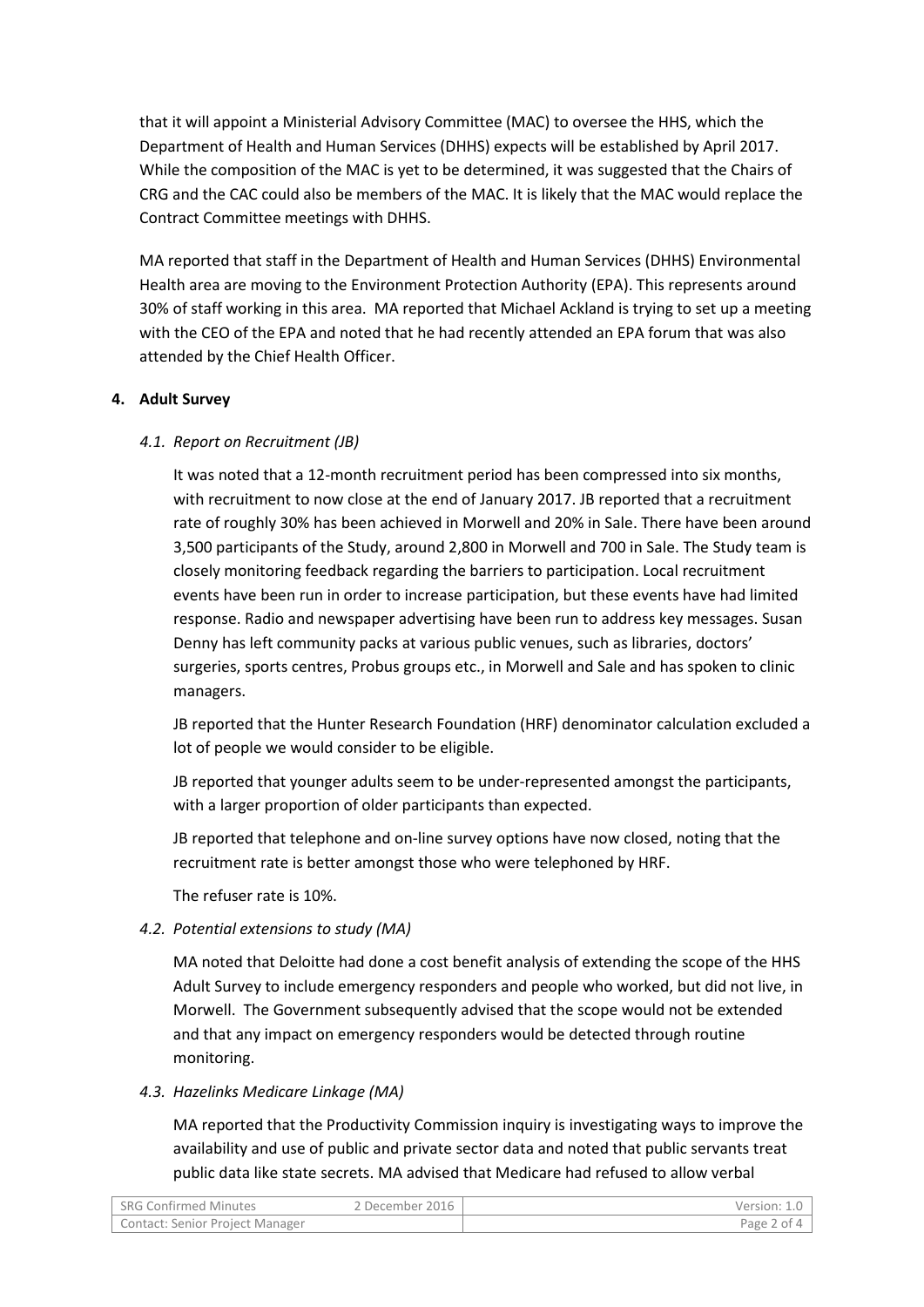consent for the Medicare and Pharmaceutical Benefits Scheme (PBS) data linkage. Therefore this linkage had been removed from the Adult Survey protocol rather than include the administrative burden of obtaining paper consent. Researchers have instead requested anonymous data at SA2 level, which covers all of Morwell. MA noted that the Early Life Follow-up (ELF) was struggling to get participants to return written consent for their identified data linkage, with around 250 (or half) of the participants having not yet returned their forms.

#### **5. Schools Study**

It was noted that the Schools Study went into the field before the other streams, with pressure from the schools to undertake data collection in Terms 2 and 3 of the 2015 school year. This allowed little time for comprehensive piloting. A total of 323 surveys were completed, while qualitative interviews have been completed with 69 students, drawn primarily from Morwell. The Schools Study achieved an overall response rate of 15%.

MA reported that the Schools Study analysis identified some children who had elevated scores on the Children's Revised Impact of Events Scale (CRIES). Darryl Maybery, Leader for the Psychology Stream attended the Contract Committee meeting with DHHS in May, providing an update on the Schools Study findings. As a consequence of these preliminary findings reported by the Schools Study, the Chief Health Officer instructed the HHS to send out a letter and Fact Sheet to parents, schools and the primary health network in Gippsland.

The DHHS also instructed the HHS that a Clinical Pathway for Adverse findings should be prepared. A meeting of the Clinical Reference Group was convened to discuss the Clinical Pathway, with CRG Chair Joseph Tam, Dennis Moore, Paul Lee and Jo McCubbin contributing to the discussion. The CRG emphasized that the elevated CRIES scores on one occasion were not diagnostic and further testing would be required. The CRG recommended that children with persistently elevated CRIES scores should undergo further assessment. Paul Lee recommended the Achenbach Questionnaire be administered.

JB advised that a letter and Fact Sheet had been sent to all parents who participated in the Schools Study. The Fact Sheet was also sent to the Gippsland Primary Health Network, school principals and school nurses.

It was noted that the Schools Study has focussed on the high CRIES scores and has not completed the analysis of other data. The Schools Study's data analysis plan needs to be updated.

*Action:* It was agreed that the data analysis plan should be circulated to Rory Wolfe and that RW should advise Lahn Straney on the appropriateness of the data analysis plan.

# **6. CSIRO Air Quality Modelling**

The SRG discussed the Air Quality Modelling report prepared by the CSIRO. MA reported on approaches to modelling emissions during the Hazelwood mine fine event. The CSIRO also estimated the amount of coal burnt, but did not have access to Engie data on the amount of coal

| <b>SRG Confirmed Minutes</b>           | 2 December 2016 | Version:    |
|----------------------------------------|-----------------|-------------|
| <b>Contact: Senior Project Manager</b> |                 | Page 3 of 4 |